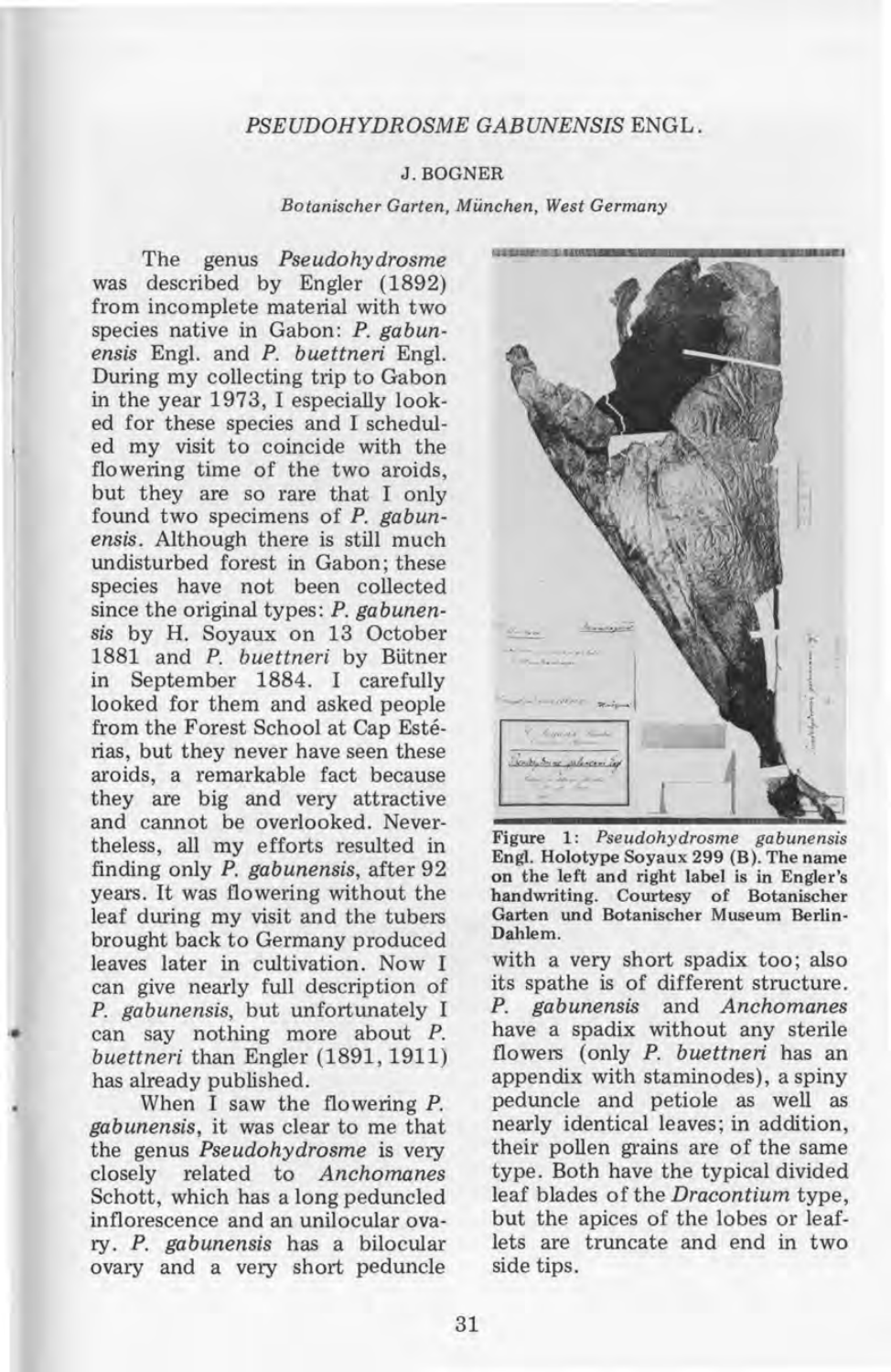

Figures 2,3 **and** 4: *Pseudohydrosme gabunensis,* Leaf.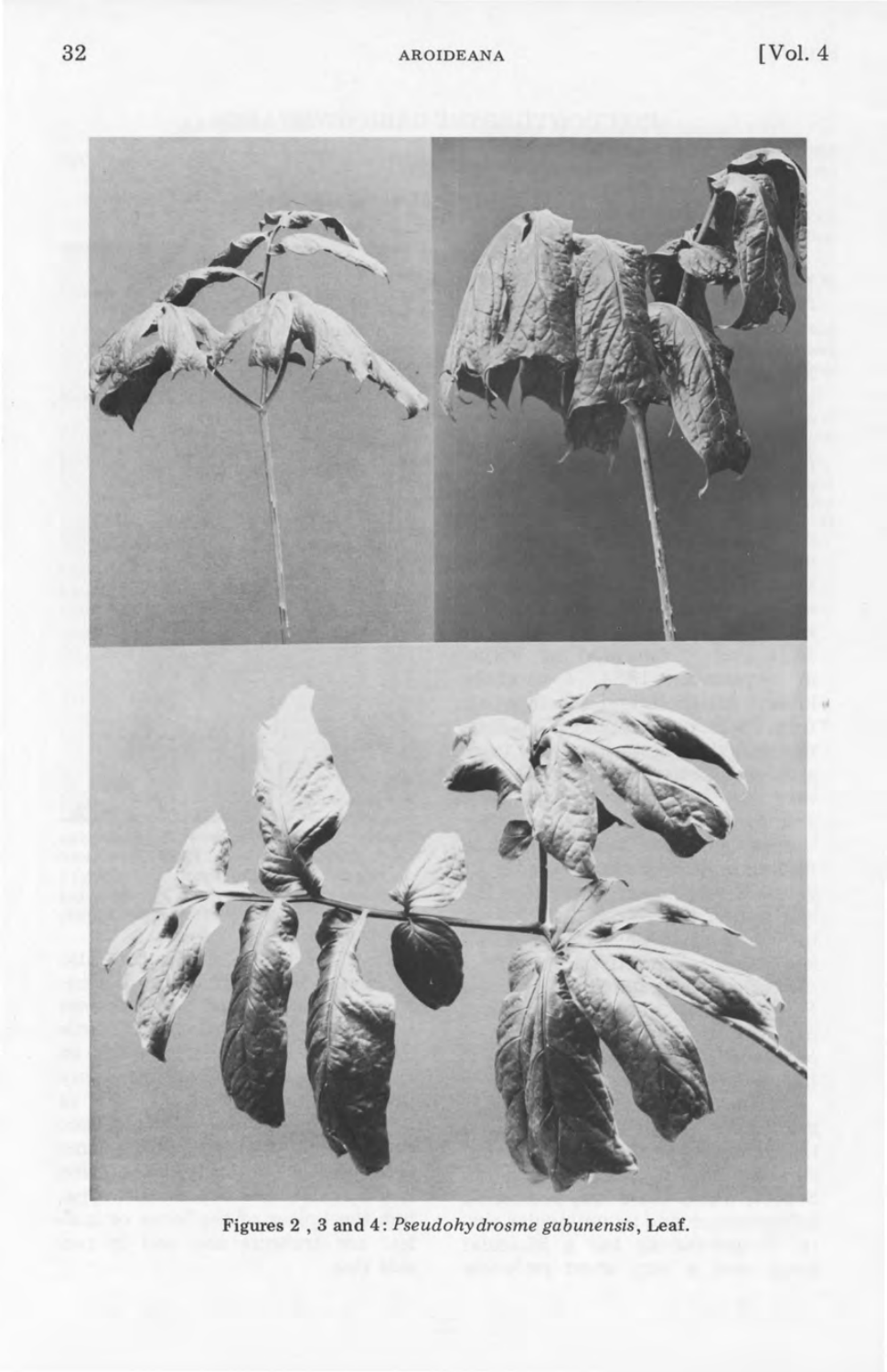

Figure 5: *Pseudohydrosme gabunensis* Engl. Inflorescence before anthesis in its natural habitat near Libreville, Station forêstier Sibang (Bogner 665). Figure 6: *Pseudohydrosme gabunensis* Engl. Flowering specimen during anthesis (Bogner 664).

The type specimen of *P. gabunensis* lacks the upperst part of the spathe and is therefore incomplete. It is clear to me now why the type specimen has an incomplete spathe. The spathe is fornicate, but the lower involute funnel-shaped part of the spathe is of a very thick structure, whereas the upper part is very thin. It can be expected that the upper part dries up after anthesis and that the lower thick part is persistent during fructification, but the latter I have not observed. The leaf was hitherto unknown and now I can give a more complete description, although the fruits have not been observed yet.

*Pseudohydrosme gabunensis*  Engl., Bot. Jahrb. 15: 455, t. 15/16 (1892); in Engler and Prantl, Natiirl. Pflanzenfam. Nachtr. zu II-IV, 59 (1897); N. E. Brown, in Dyer, Flora trop. Africa 7: 161 (1901); Engler in Das Pflanzenreich IV. 23 C (Heft 48): 48, f. 19 A-G (1911); illustr. in Aroideana 2 (4): cover photo (1979). - *P. gabonensis* Dur. et Schinz, Consp. Flora Afr. 5: 475 (1895).

Tuber 9-12 cm in diameter, light brown and somewhat ringleted, partly with buds; roots 5-8 mm thick, brownish yellow. Cataphylls 5-6, the first ones the shortest, more or less triangular, membranaceous, soon drying, 1.5-29 cm long, at the base (1) 2-2.5 cm wide, slightly reddish and a little spotted, the veins stronger colored. Petiole 1-1.3 m long, below 1-1.4 cm in diameter, spiny, spotted (more or less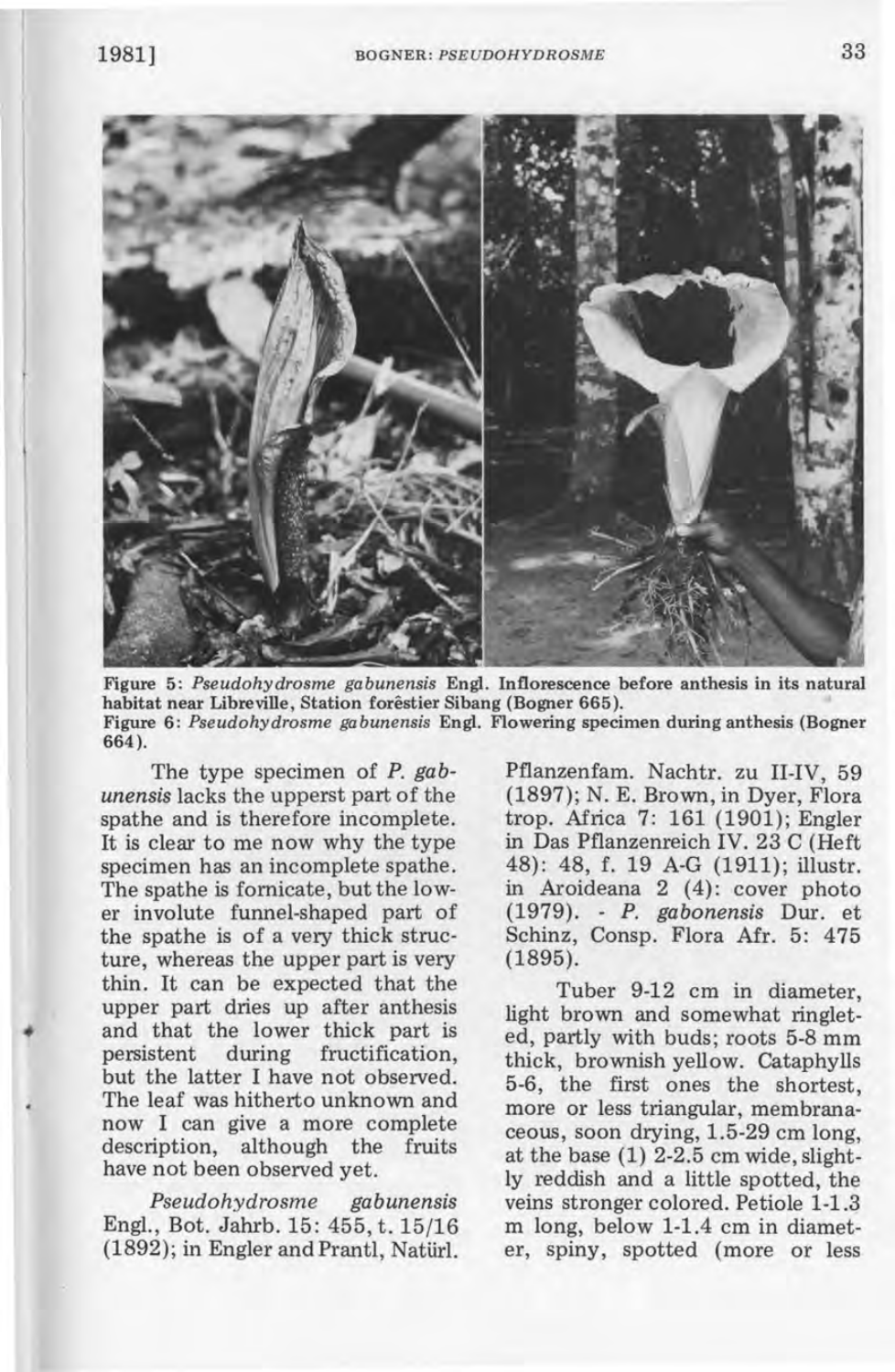

Figure 7 : *Pseudohydrosme gabunensis* Engl. Inflorescence during anthesis in its natural habitat near Libreville. Station forestier Sibang (Bogner 664).



Figure 8: *Pseudohydrosme gabunensis* Engl. Flowering specimen after anthesis (Bogner 664.)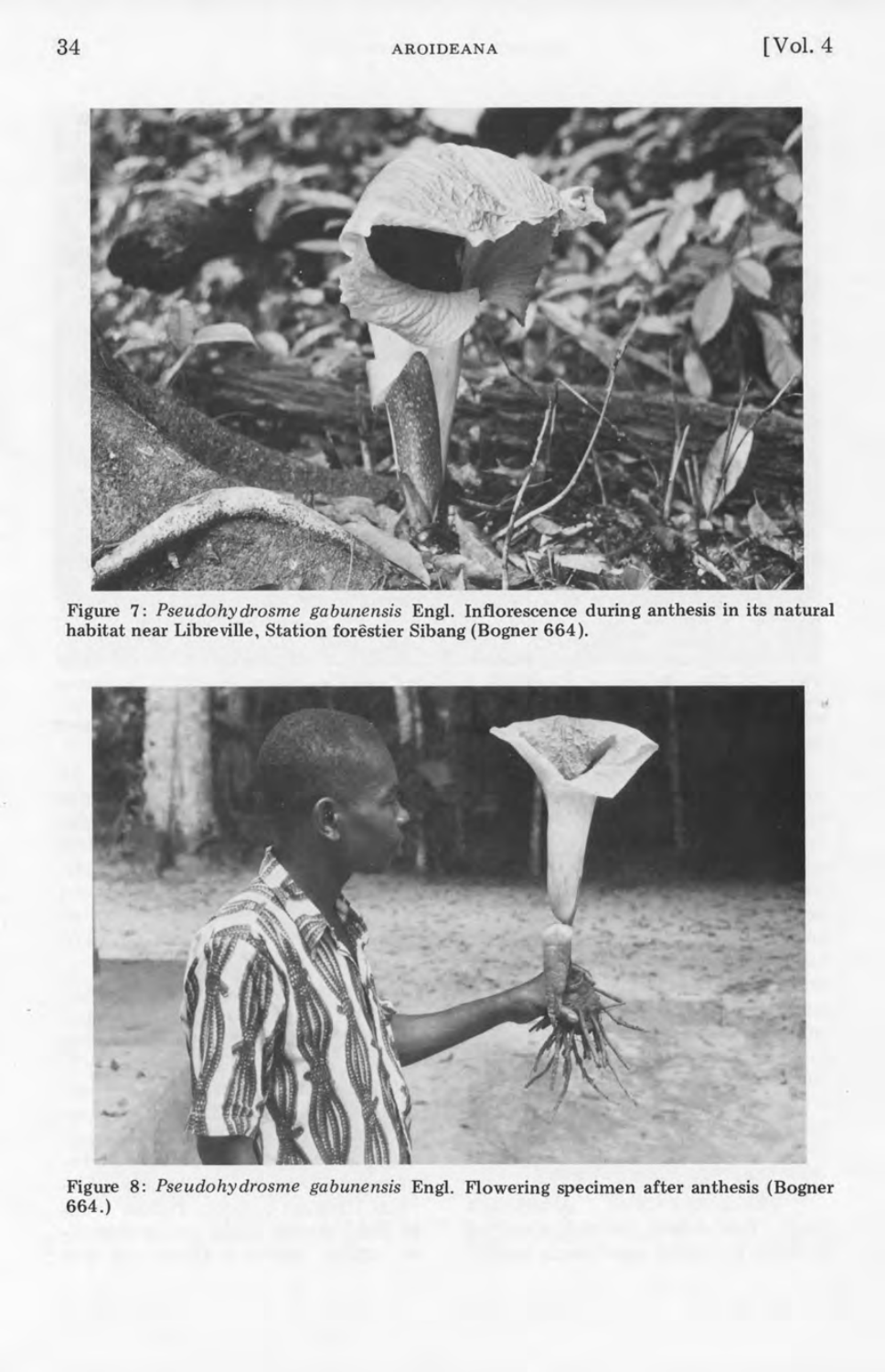dark green olive and spotted with small yellowish white points); spines 1-2 mm long. Leaf blade divided in three main parts, each segment 30-35 cm long; rhachis more or less reddish, round below and flattened on upper side, its margins prominent; venation reticulate, veins underneath reddish, otherwise dark green; leaflets (4) 8-23 cm long and (2) 3-7 (11) cm wide, upper surface dark green with a blue grey touch, more or less shiny, apex truncate ending in two (0.5) 1-3 cm long acuminate to caudate side tips; the lowest leaflets ovate and cuspidate, 4.5-8 cm long and 2-5.5 cm wide. Peduncle short, yellowish, (3) 5-9 cm long and 1-1.5 cm in diameter, spiny, green or light purplish with greenish white roundish to elongate spots, spines 1-2 mm long and greenish white; cataphylls together with the inflorescence of the same size and color as those with the leaf. Spathe (30) 40-55 cm long, below for a length of 20- 25 cm involute to a tube, fleshy and to 5 mm thick, above arched . over and thin, more or less membranaceous, broad-pointed, margin slightly undulate; spathe outside greenish yellow, above getting a slight purplish touch; veins very prominent; inside below in the center deep purple, in the middle going over in a purple especially the veins, above greenish yellow (mostly the margin parts). Spadix more or less sessile, cylindric, blunt, fertile to its apex, (6) 9-12.5 cm long and (1.5) 2-2.5 cm in diameter; female part 2- 3.5 (4) cm long; male part (3.5) 6-8.5 cm long. Pistil ca. 5 mm high; ovary globular to ellipsoid, somewhat squeezed, 2-3 mm in diameter, yellowish-whitish, bilocular, seldom trilocular, with one ovule in each locule, fixed at the base of the



Figure 9: *Pseudohydrosme gabunensis*  Engl. Spadix, spathe partly opened (Bogner 664).

middle septum and ascending; ovule anatropous, ellipsoid, ca. 0.7 mm long and ca. 0.4 mm in diameter, funiculus ca. 0.5 mm long; style short, 1-1.5 mm long and ca. 1.5 mm in diameter, of the same color as the ovary; stigma bilobed, seldom trilobed, papillose, depressed in the center, ca. 2 mm in diameter, reddish brown to purple. Stamens free, ca. 4 mm high and rectangular in cross section, ca.  $1.8$  (2)  $\times$  1.2 mm, slightly angled, yellowish and at its top purple; thecae oblong, ca. 3 mm long and opening by an apical pore; connective capitate and rising above the thecae; pollen yellow and excuded in strings, pollen grain ellipsoid, inaperturate, 100-  $120\mu$  x  $70-100\mu$ , exine slightly scabrous. Fruits unknown.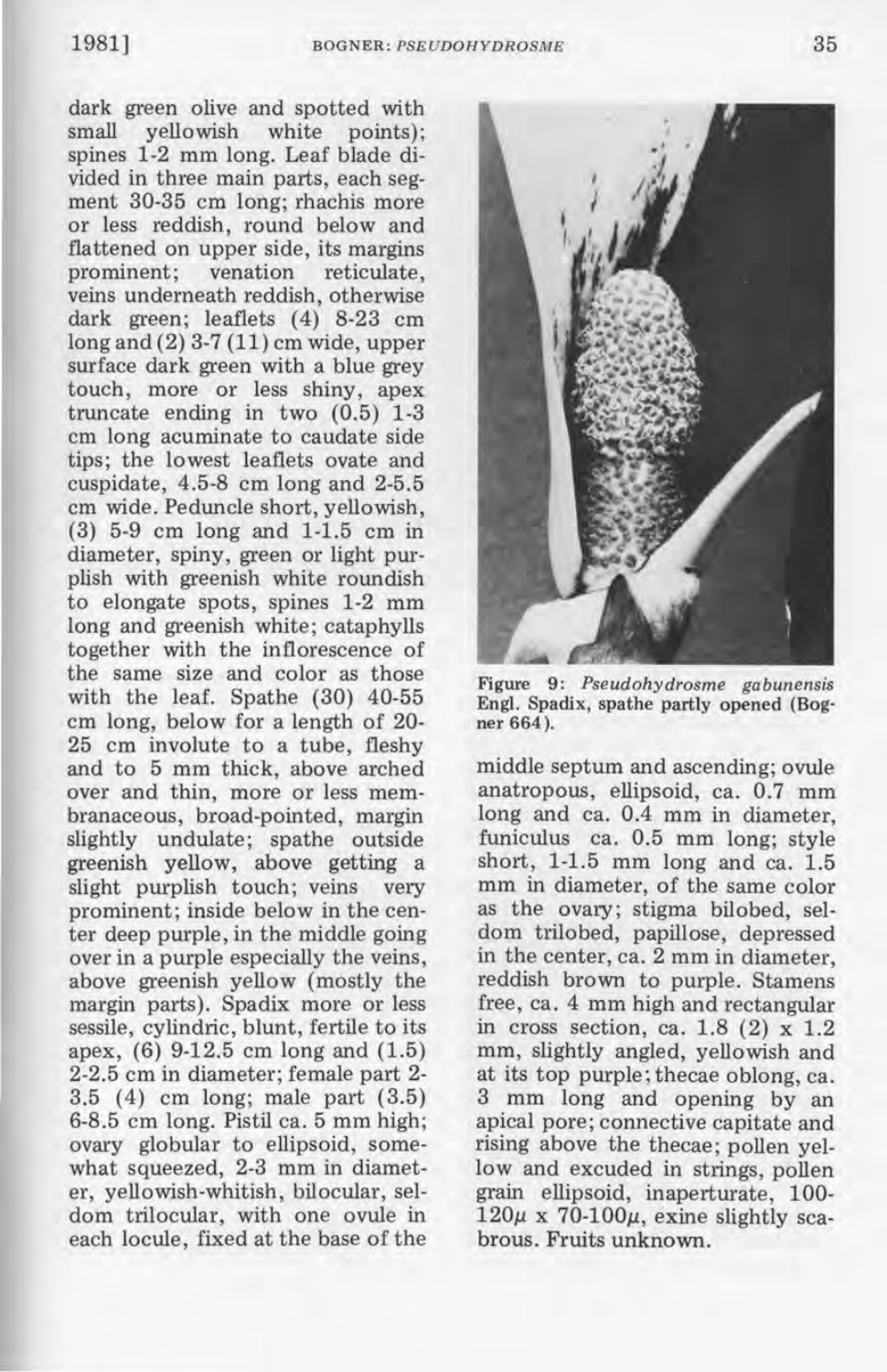

Figure 10: *Pseudohydrosme gabunensis* Engl. Lower part of the spadix with female flowers (Bogner 664).

Figure 11: *Pseudohydrosme gabunensis* Engl. Upper part of the spadix with male flowers, pollen grains exuded in strings (Bogner 664).

Distribution: Gabon, Mundagebiet, Sibange-Farm, Wald am Maveilufer; unmittelbar aus Knolle in der Erde; am Maveli, 13. Okt. 1881, *Soyaux*  299 (B). Sibang, hinter der Station forêstier; wächst im sandigen Lehmboden im Regenwald, sehr schattig, ca. 20 m, 29. Oktober 1973, *Bogner* 664 (K, M, US).

Ecology: *Pseudohydrosme gabunensis* was found growing in the humus layer of a sandy loam in deep shade. Other plants found together are *Anchomanes nigritianus*  Rendle, a very rare species first found in South Nigeria, of which I collected one specimen only at a distance of less than 100 m from the locality of *P. gabunensis.* Also very common were *Anchomanes difformis* (Bl.) Engl. and *Amorphophallus maculatus* N. E. Br., which grew nearby. *Pseudohydrosme gabunensis* flowers before the single leaf appears and I found it in flower in October, whereas *Anchomanes* normally flowers together with the leaf, but sometimes it can also flower just before the leaf appears or together with the young leaf.

Pollination: I collected as pollinators two different flies and two different beetles of the following families:

Diptera: Choridae, Sphaeroceridae and Coleoptera: Scaphidiidae, Staphylinidae. They are normally found on rotten organic matter.

## Literature Cited

- Engler A. 1892. Botanische Jahrbücher 15: 447-466.
- Engler, A. 1911. Araceae-Lasioideae in A. Engler, Das Pflanzenreich IV, 23C (Heft 48) 1-130. Leipzig: W. Engelmann.